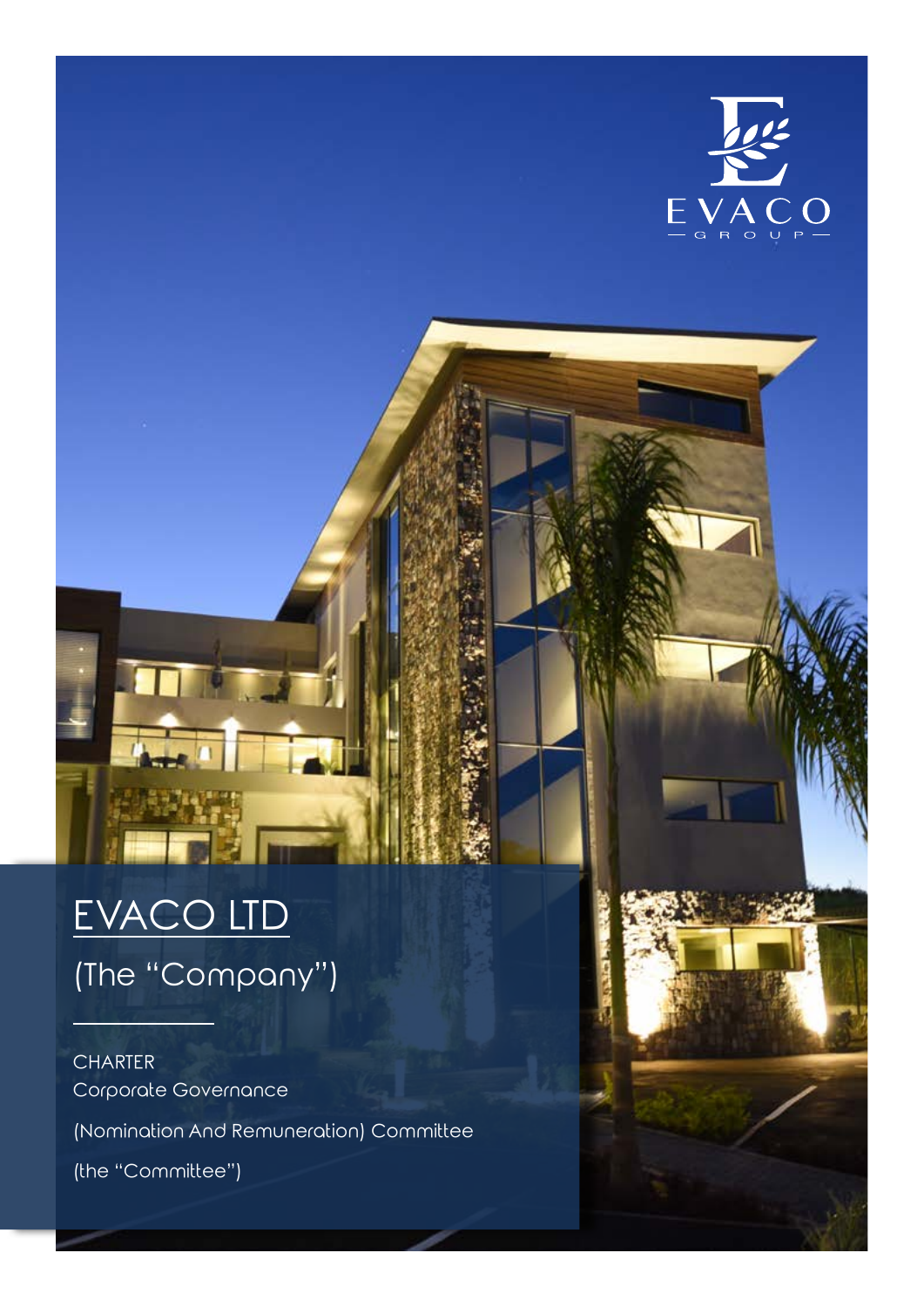## ROLE AND RESPONSIBILITIES

In accordance with the recommendations contained in the Code of Corporate Governance, the Board of Directors of Evaco Ltd (the 'Company') established a Corporate Governance Committee that also includes the Nomination and Remuneration Committee (the 'Committee').

#### The purpose of the committee is :

- To assist the Board of Directors in fulfilling its responsibilities to apply the principles of good corporate governance and to ensure that prevailing corporate governance practices are followed.

- To review the structure, size and composition of Board and to ascertain whether the combined knowledge and experience of the Board matches the strategic demands facing the Company.

- To ensure that Directors and Senior Officers are adequately remunerated.

#### 1. MEMBERSHIP

- 1.1. The Committee shall comprise at least three (3) Directors. A majority of the members of the Committee shall be non-executive Directors.
- 1.2. Only members of the Committee have the right to attend Committee meetings. However, other individuals such as the CEO (in the even he is not a member), the head of human resource or any other executive and external advisers may be invited to attend for all or part of any meeting, as and when considered appropriate and necessary.
- 1.3. Appointments to the Committee are made by the Board of Directors of the Company.
- 1.4. The tenure of office of a member shall be for a period of two years, extendable at the option of the Board.
- 1.5. The Board shall appoint the Committee Chairperson who should be an independent non executive Director. In the absence of the Committee Chairperson, the remaining members present shall elect one (1) of themselves to chair the meeting. The Chairperson of the Board shall not chair the Committee when it is dealing with the matter of succession to the chairpersonship.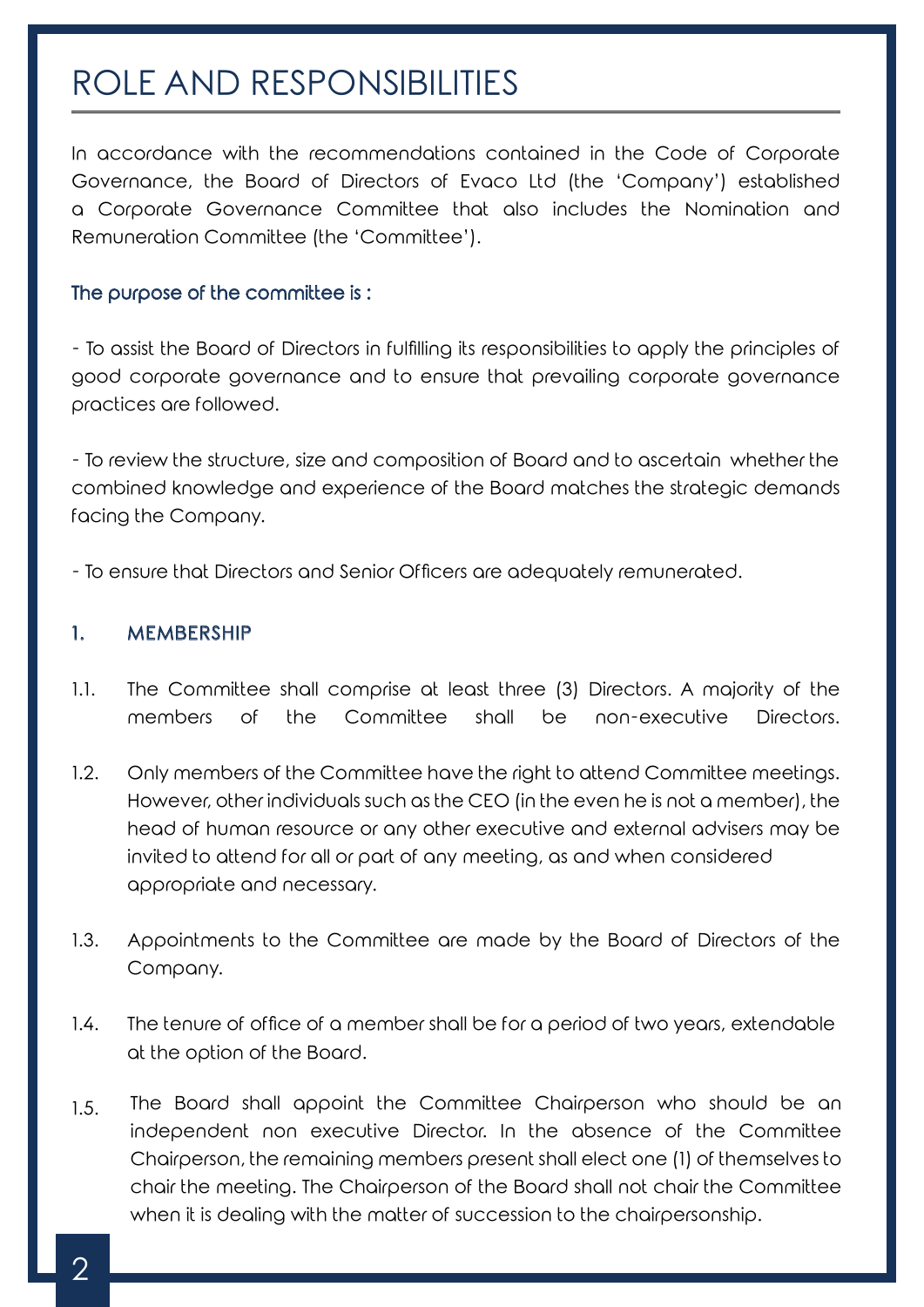#### 2. SECRETARY

2.1. The Company Secretary or its nominee shall act as the Secretary of the Committee.

#### 3. QUORUM

3.1. The quorum necessary for the transaction of business shall be two (2)members present throughout the meeting who shall vote on the matter for decision.

#### 4. FREQUENCY OF MEETINGS

4.1. The Committee shall meet at least twice a year.

#### 5. NOTICE OF MEETINGS

- 5.1. Meetings of the Committee shall be called by the Secretary of the Committee at the request of the Committee Chairperson or any other member of the Committee.
- 5.2. Unless otherwise agreed, notice of each meeting together with the agenda of items to be discussed shall be forwarded to each member of the Committee and any other person required to attend no later than three (3) working days before the date of the meeting.

#### 6. MINUTES OF MEETINGS

- 6.1. The Secretary shall minute the proceedings and resolutions of all Committee meetings, including the names of those present and in attendance.
- 6.2. Draft minutes of Committee meetings shall be circulated as promptly as possible to the Chairperson of the Committee for validation and to all members of the Committee thereafter.
- 6.3. The minutes shall then be submitted for approval at the next Committee and signed by the Chairperson and Secretary of that Committee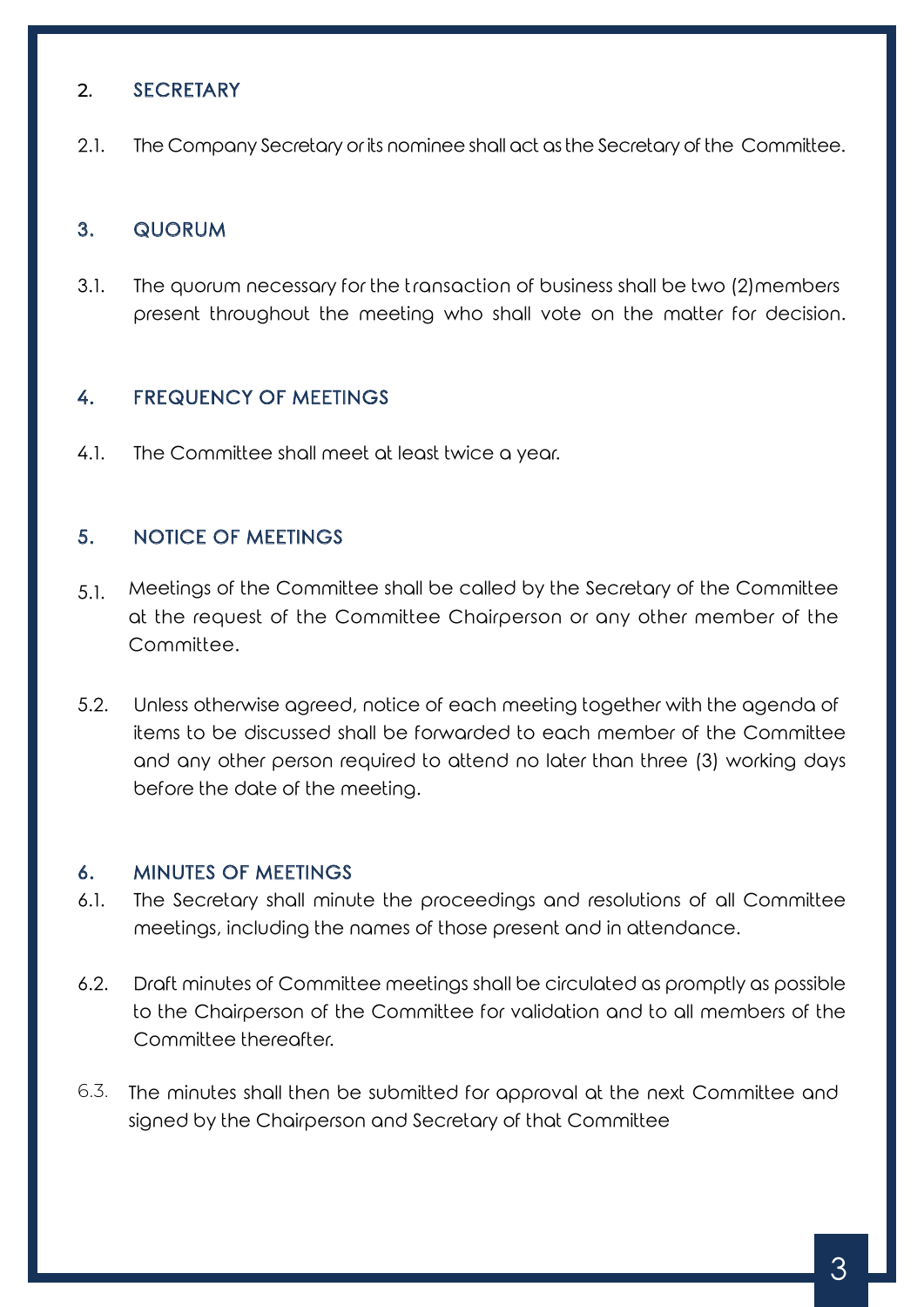#### 7. Annual Meeting & Communication with stakeholders

7.1. The Committee Chairperson should, shall the company have more than one ordinary shareholder, attend the annual meeting of shareholders to answer any shareholder questions on the Committee's activities or concerning the appointment of Directors.

#### 8. DUTIES

The Committee should carry out the duties below for the Company and its subsidiaries as appropriate:

- 8.1. In its role in ensuring good corporate governance, the Committee shall:
	- 8.1.1. Determine and develop the Company's and the group's general policy on Corporate Governance in accordance with the National Code of Corporate Governance for Mauritius (the "Code").
	- 8.1.2. Prepare and review the corporate governance report to be published in the Company's annual report and recommend its adoption to the Board.
	- 8.1.3. Ensure that disclosures on corporate governance are made in accordance with the principles of the Code.
	- 8.1.4. Monitor and address issues of noncompliance to the Code.
	- 8.1.5. Review any statements on business conduct and ethical standards or requirements for the Company and assisting in developing such standards and requirements.
	- 8.1.6. Ensure compliance with the requirements of the Constitution, laws, and regulations of any other applicable statute and of controlling bodies.
	- 8.1.7. Identify any violations of ethical conduct.
	- 8.1.8. Give recommendations on any potential conflict of interest or questionable situations of a material nature.
- 8.2. The Committee shall, in its role as Nomination Committee:
	- 8.2.1. Review and oversee the appointment procedures of the Directors of the company and its subsidiaries for recommendation to their respective Boards of Directors and approval by the Shareholders.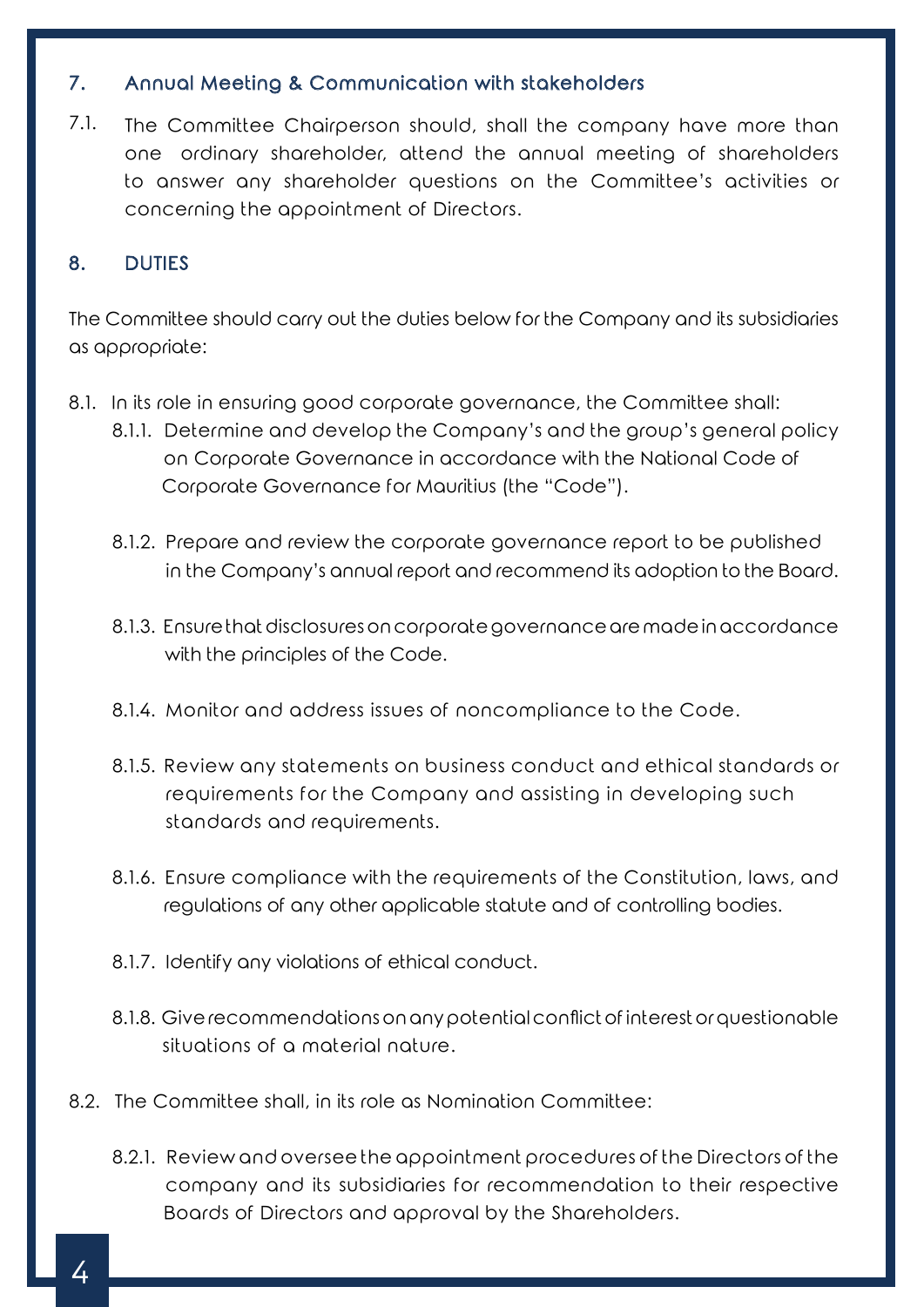- 8.2.2. Regularly review the structure, size and composition (including the skills, knowledge, experience and diversity) of the Board and make recommendations to the Board with regard to any changes.
- 8.2.3. Give full consideration to succession planning for directors and other senior executives in the course of its work, taking into account the challenges and opportunities facing the Company, and the skills and expertise needed on the Board in the future.
- 8.2.4. Keep under review the leadership needs of the Company, both executive and non-executive, with a view to ensuring the continued ability of the Company to compete effectively in the market place.
- 8.2.5. Keep up to date and fully informed about strategic issues and commercial changes affecting the Company and the market in which it operates.
- 8.2.6. Be responsible for identifying and nominating, for the approval of the Board, candidates to fill Board vacancies as and when they arise.
- 8.2.7. Before any appointment is made by the Board, evaluate the balance skills, knowledge, experience, and diversity on the Board, and, in the light of this evaluation, prepare a description of the role and capabilities required for a particular appointment. In identifying suitable candidates, the Committee shall consider candidates on merit and against objective criteria and withdueregard for the benefits of diversity on the Board, including gender, taking care that appointees have enough time available to devote to the position.
- 8.2.8. For the appointment of a Chairperson, the committee should consider preparing a job specification.
- 8.2.9. Prior to the appointment of a Director, the proposed appointee should be required to disclose any other business interests that may result in a conflict of interest and be required to report any futur business interests that could result
- 8.2.10. Ensure that on appointment to the Board, non-executive Directors receive a formal letter of appointment setting out clearly what is expected of them.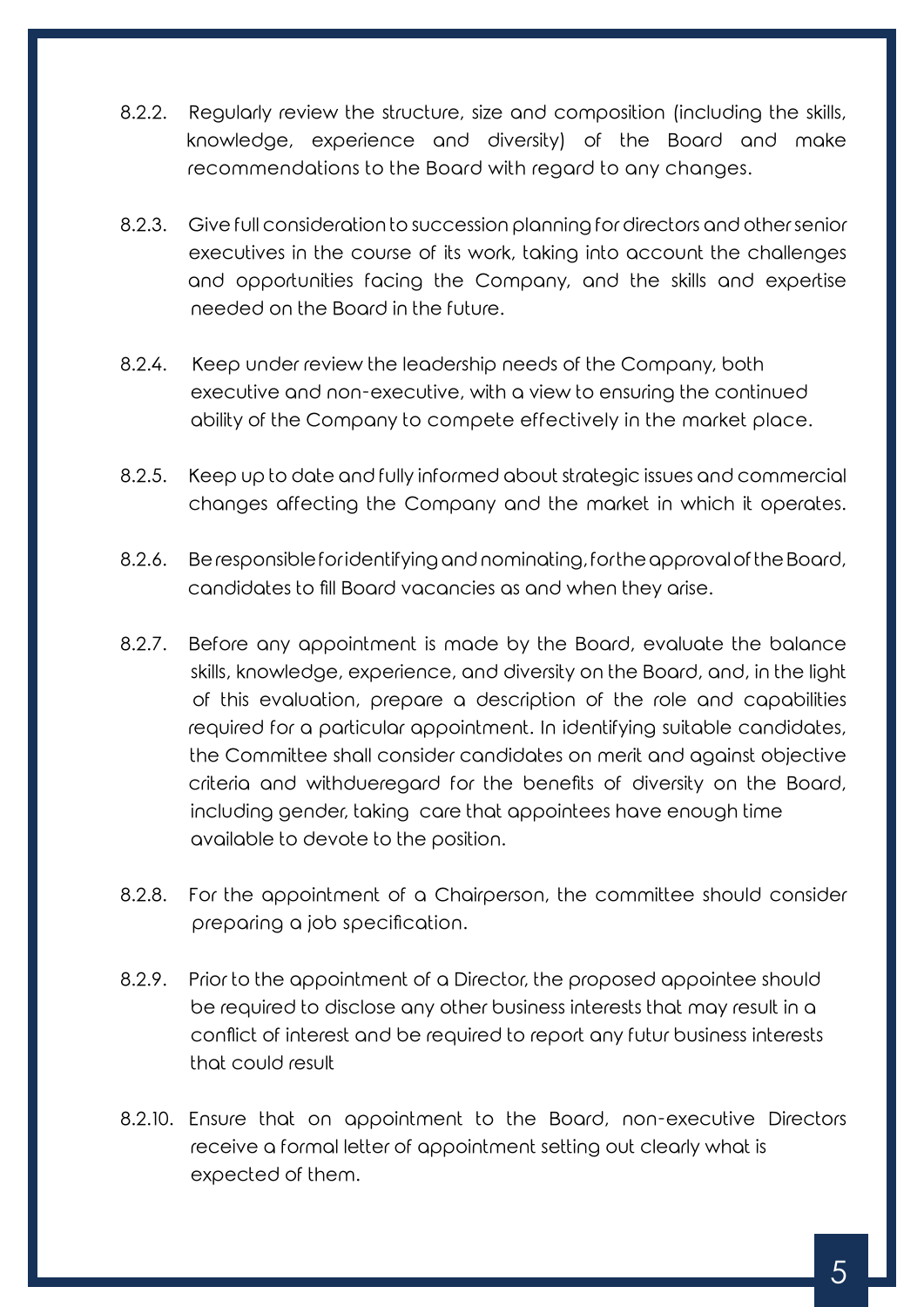- 8.2.11. Ensure regular performance evaluation of the Board at least every two (2) years. Performance evaluation should help to assess whether the non executive Directors are spending enough time to fulfil their duties.
- 8.2.12. Review the results of the Board performance evaluation process that relate to the composition of the Board. Performance evaluation should be used to assess whether the non-executive directors are spending enough time to fulfil their duties.
- 8.2.13.Work and liaise as necessary with any other Board committee.
- 8.2.14.Make recommendations to the Board concerning:
- The appointment of any director.
- Formulating plans for succession for both executive and non-executive directors and in particular for the key roles of Chairperson and Chief Executive. Membership of the Audit and Risk committee and any other Board committees as appropriate, in consultation with the Chairperson of those committees.
- The re-election by shareholders of directors or the retirement by rotation provisions in the Company's constitution, having due regard to their performance and ability to continue to contribute to the Board in the light of the knowledge, skills and experience required and the need for progressive refreshing of the Board.
- Any matters relating to the continuation in office of any director at any time including the suspension or termination of service of an executive director as an employee of the company subject to the provisions of the law and their service contract.
- 8.3. In its role as Remuneration Committee for non-executive Directors, the Committee shall:
	- 8.3.1. Have responsibility for setting the remuneration policy for all executive directors and the Company's Chairperson, including pension rights and any compensation payments. The Board shall determine the remuneration of the non-executive directors. No director or senior manager shall be involved in any decisions as to their own remuneration.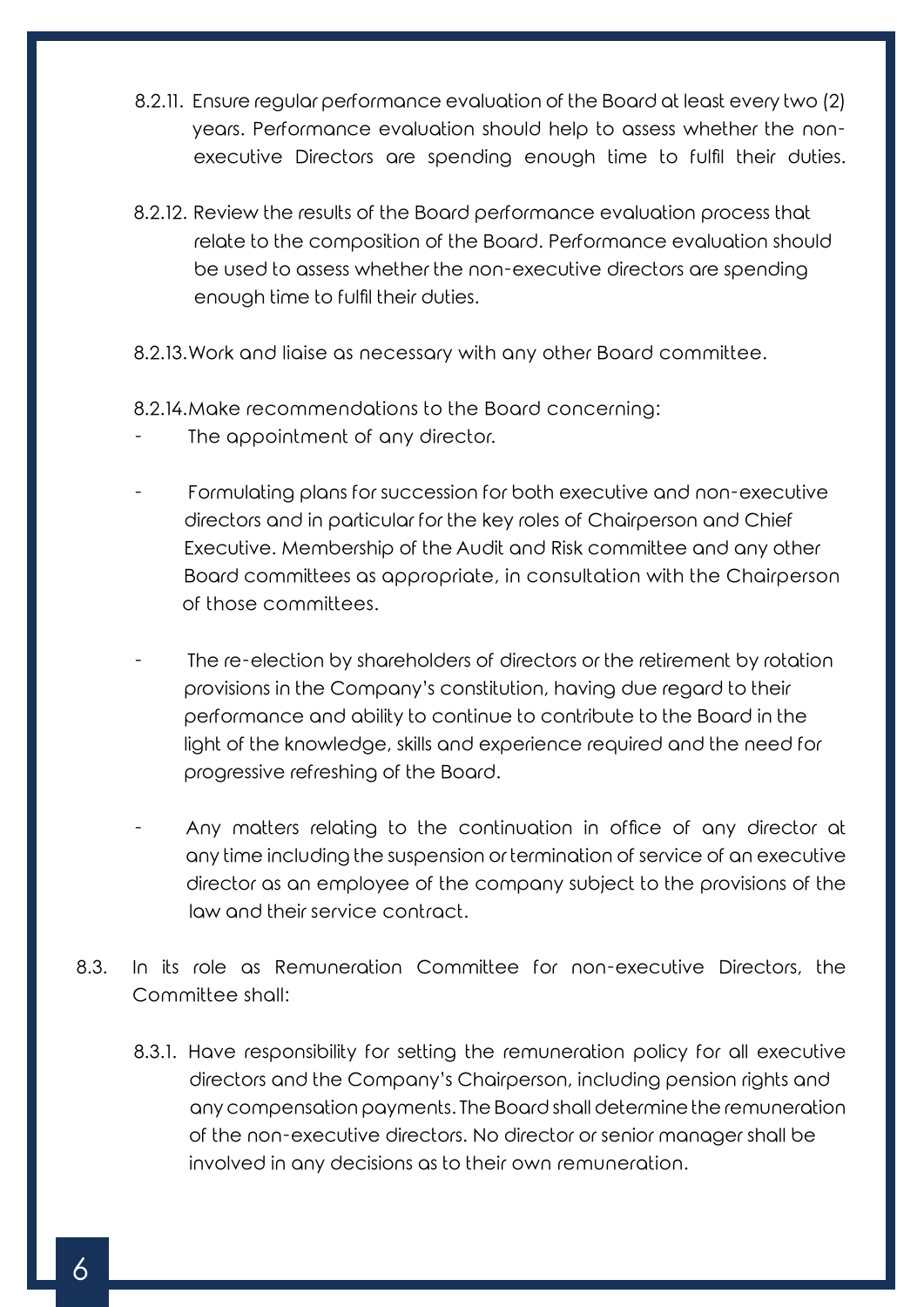- 8.3.2. Recommend and monitor the level and structure of remuneration for senior management.
- 8.3.3. Take into account all factors which it deems necessary including relevant legal and regulatory requirements, the principles of the Code and associated guidance. The objective of the remuneration policy shall be to attract, retain and motivate executive management of the quality required to run the Company successfully Without paying more than is necessary, having regard to views of shareholders and other stakeholders.
- 8.3.4. Review the on-going appropriateness and relevance of any remuneration policy.
- 8.3.5. Within the terms of the agreed policy and in consultation with the Chairperson and/ or CEO, as appropriate, determine the total individual remuneration package of each executive director, the Company Chairperson and other designated senior executives including bonuses, incentive payments and share options or other share awards.
- 8.3.6. Obtain reliable, up-to-date information about remuneration in other companies of comparable scale and complexity. To help it fulfil its obligations the committee shall have full authority to appoint remuneration consultants and to commission or purchase any reports, surveys, or information which it deems necessary at the expense of the Company but within any budgetary restraints imposed by the Board.
- 8.3.7. Be exclusively responsible for establishing the selection criteria, selecting, appointing, and setting the terms of reference for any remuneration consultants who advise the committee.
- 8.3.8. Determine the policy for, and scope of, pension arrangements for each executive director and other designated senior executives.
- 8.3.9. Ensure that contractual terms on termination, and any payments made, are fair to the individual, and the Company, that failure is not rewarded and that the duty to mitigate loss is fully recognised.
- 8.3.10. Oversee any major changes in employee benefits structures throughout the Company or group.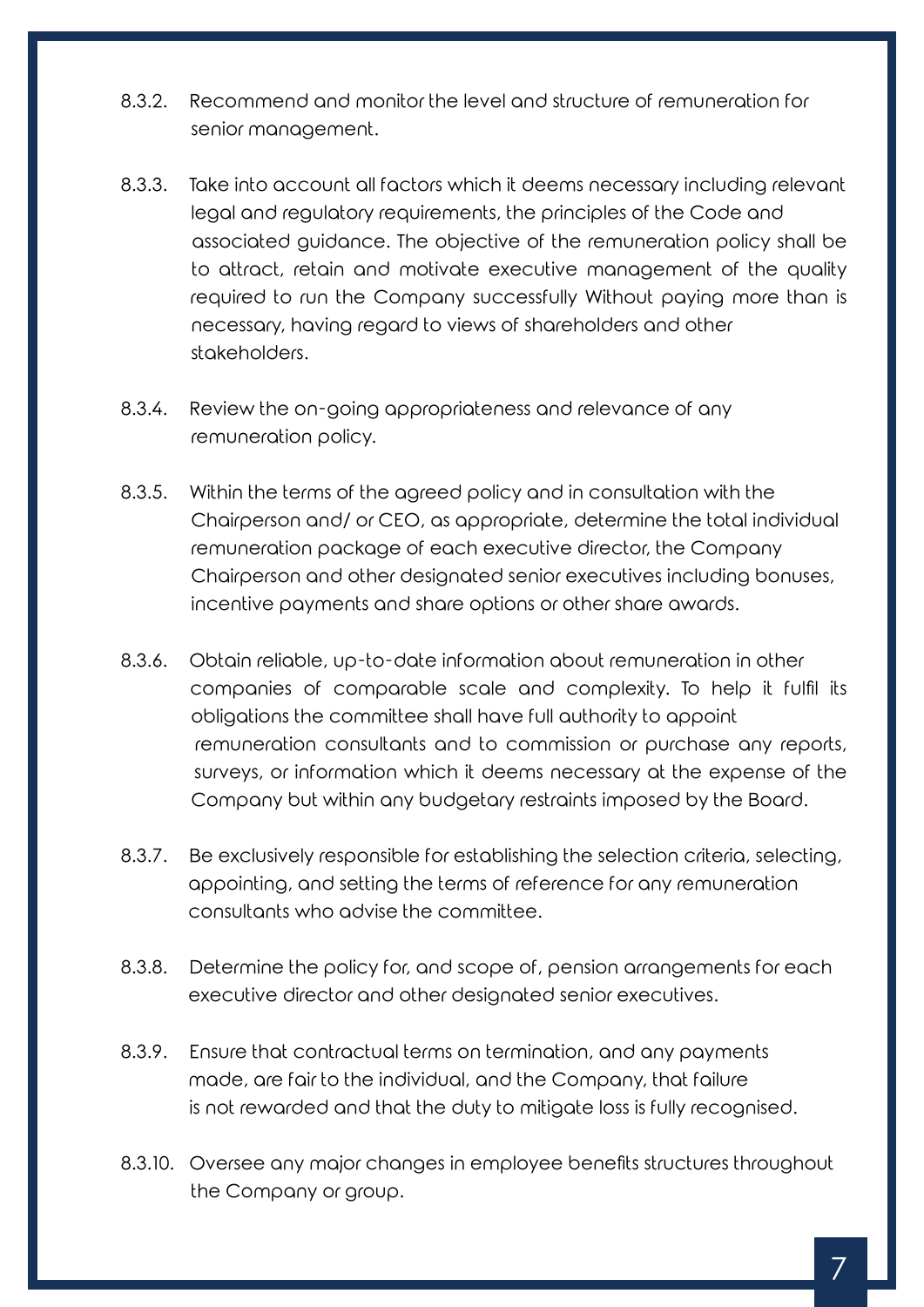- 8.3.11. Review and agree on the policy for authorising claims for expenses from the directors.
- 8.3.12. Work and liaise as necessary with all other Board committees.

#### 9. Reporting responsibilities

- 9.1. Each Board member has unrestricted access to all committee meetings and records.
- 9.2. The Committee Chairperson, on any member in the absence of the Chairperson, shall report to the board on matters discussed at the Committee and inform the Board of the action it has taken as well as any major developments of which it becomes aware.
- 9.3. The Committee shall make whatever recommendations it deems appropriate to the Board on any area within its remit where action or improvement is needed.
- 9.4. The Committee shall produce a report to be included in the annual report about its activities. Where an external search agency has been used in the process to make appointments, it might be identified in the annual report and a statement made as to whether it has any connection with the Company.
- 9.5. The Committee shall ensure that provisions regarding disclosure of information are fulfilled. If the Committee has appointed remuneration consultants, the Company's remuneration policy would identify such consultants and state whether they have any other connection with the Company.
- 9.6. Through the Chairperson of the Board, ensure that the Company maintains contact as required with its shareholders and other stakeholders about remuneration.

#### 10. Remuneration

10.1. Members and Chairperson of the Committee are entitled to receive remuneration as agreed by the Board of Directors. Such special remuneration shall be in addition to the annual fees payable to Directors.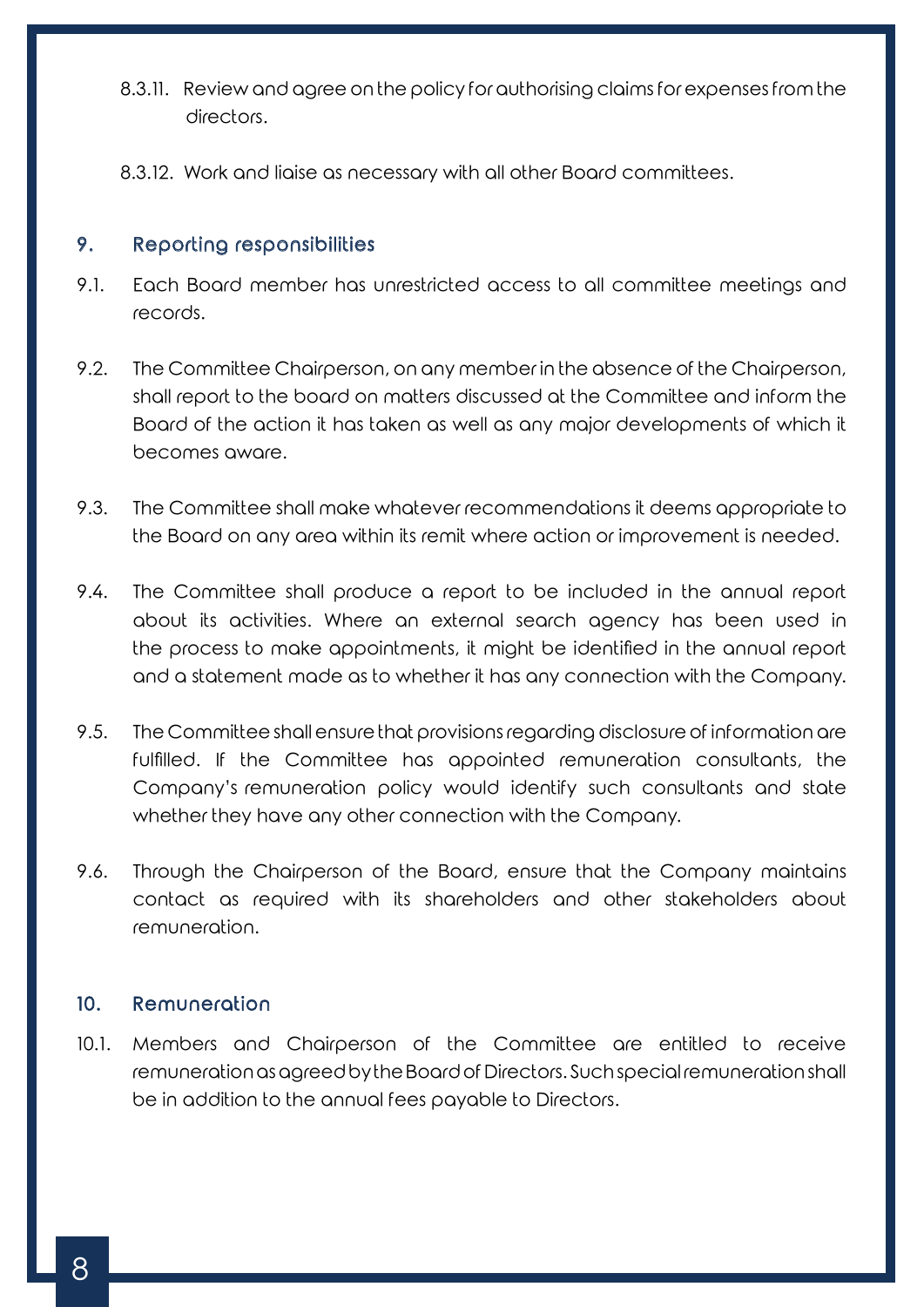#### 11. OTHER MATTERS

The Committee shall:

- 11.1. Have access to sufficient resources in order to carry out its duties, including access to the Company Secretary for assistance as required.
- 11.2. Be provided with or be encouraged to avail for appropriate and timely training, both in the form of an induction programme for new members and on an ongoing basis for all members.
- 11.3. Give due consideration to laws and regulations, the principles of the Code and any other applicable rules, as appropriate.
- 11.4. Arrange for reviews of its own performance as often as deemed necessary, and at least every three years, and review its Charter as required to ensure it is operating at maximum effectiveness and recommend any changes it considers necessary to the Board for approval.

#### 12. AUTHORITY

12.1. The Committee is authorised by the Board to obtain, at the Company's expense, outside legal or other professional advice on any matters within its terms of reference.

#### 13. INTERPRETATION

13.1. In case of uncertainty or difference of opinion on how a provision of this Charter should be interpreted, the opinion of the Board shall be decisive.

Chairperson of th

Chairperson of the Corporal **Governance Committee**